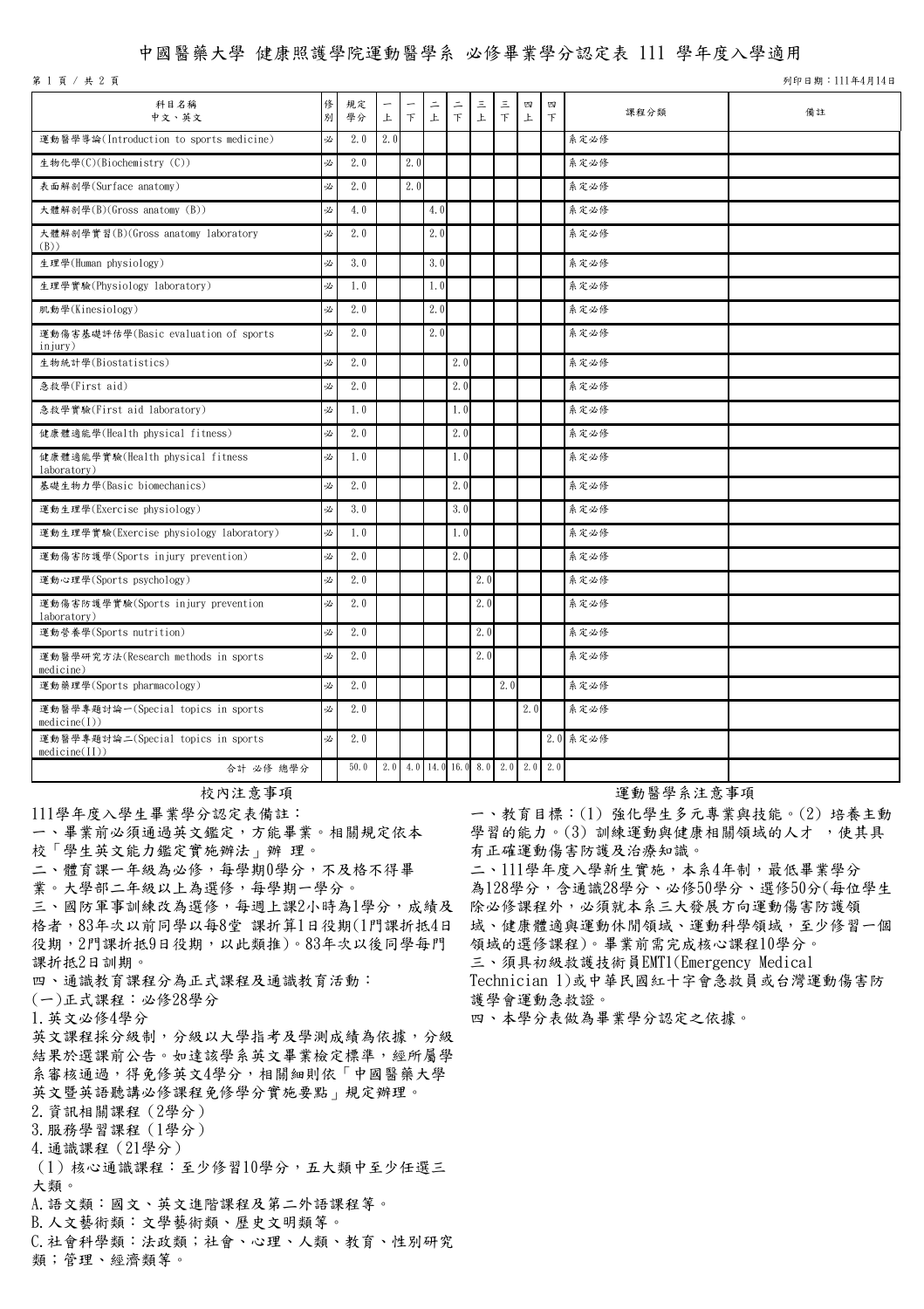# 中國醫藥大學 健康照護學院運動醫學系 選修畢業學分認定表 111 學年度入學適用

第 1 頁 / 共 3 頁

列印日期:111年4月14日

| 科目名稱<br>中文、英文                                                       | 俢<br>別 | 規定<br>學分 | 上   | $\mathcal{F}$ | $\equiv$<br>$\, \pm$ | $\equiv$<br>$\top$ | 三<br>上 | 三<br>$\top$ | 四<br>上 | 四<br>$\top$ | 課程分類             | 備註                             |
|---------------------------------------------------------------------|--------|----------|-----|---------------|----------------------|--------------------|--------|-------------|--------|-------------|------------------|--------------------------------|
| 生物學(C)(Biology(C))                                                  | 選      | 2.0      | 2.0 |               |                      |                    |        |             |        |             | 核心課程             | 核心課程                           |
| 生物學實驗(B)(Biology Laboratory(B))                                     | 選      | 1.0      | 1.0 |               |                      |                    |        |             |        |             | 系定選修             |                                |
| 普通化學(C)(General chemistry (C))                                      | 選      | 2.0      | 2.0 |               |                      |                    |        |             |        |             | 核心課程             | 核心課程                           |
| 微積分(一)(Calculus (I))                                                | 選      | 2.0      | 2.0 |               |                      |                    |        |             |        |             | 核心課程             | 核心課程                           |
| 運動醫學專有名詞(Sports Medicine Terminology)                               | 選      | 1.0      | 1.0 |               |                      |                    |        |             |        |             | 運動傷害防護/健康體適能與運動+ |                                |
| 應用教練實務(Applications coach practice)                                 | 選      | 2.0      | 2.0 |               |                      |                    |        |             |        |             | 系定選修             |                                |
| 中藥概論(Introduction to Chinese pharmacy)                              | 選      | 2.0      |     | 2.0           |                      |                    |        |             |        |             | 系定選修             |                                |
| 健康促進與疾病防治(Health promotion & disease<br>prevention)                 | 選      | 2.0      |     | 2.0           |                      |                    |        |             |        |             | 運動傷害防護/健康體適能與運動+ |                                |
| 健康促進與疾病防治實驗(Health promotion and<br>disease prevention laboratory)  | 選      | 1.0      |     | 1.0           |                      |                    |        |             |        |             | 運動傷害防護/健康體適能與運動+ |                                |
| 普通物理學(B)(General physics (B))                                       | 選      | 2.0      |     | 2.0           |                      |                    |        |             |        |             | 核心課程             | 核心課程                           |
| 普通物理學實驗(General physics laboratory)                                 | 選      | 1.0      |     | 1.0           |                      |                    |        |             |        |             | 系定選修             |                                |
| 微積分(二)(Calculus (II))                                               | 選      | 2.0      |     | 2.0           |                      |                    |        |             |        |             | 核心課程             | 核心課程                           |
| 中醫與保健(Chinese medicine & health)                                    | 選      | 2.0      |     |               | 2.0                  |                    |        |             |        |             | 運動傷害防護/運動科學領域    |                                |
| 肌力訓練(Strength training)                                             | 選      | 2.0      |     |               | 2.0                  |                    |        |             |        |             | 健康體適能與運動休閒領域     |                                |
| 專題研究(一)(Independent research (I))                                   | 選      | 1.0      |     |               | 1.0                  |                    |        |             |        |             | 系定選修             |                                |
| 運動休閒概論(Introduction to sports and<br>leisure)                       | 選      | 2.0      |     |               | 2.0                  |                    |        |             |        |             | 健康體適能與運動休閒/運動科學令 |                                |
| 有氧舞蹈運動訓練(Aerobic dance training)                                    | 選      | 2.0      |     |               |                      | 2.0                |        |             |        |             | 健康體適能與運動休閒領域     |                                |
| 專題研究(二)(Independent research (II))                                  | 選      | 1.0      |     |               |                      | 1.0                |        |             |        |             | 系定選修             |                                |
| 瑜珈與皮拉提斯運動訓練(Yoga & Pilates<br>training)                             | 選      | 2.0      |     |               |                      | 2.0                |        |             |        |             | 健康體適能與運動休閒領域     |                                |
| 運動休閒管理學(Management of sports and<br>leisure)                        | 選      | 2.0      |     |               |                      | 2.0                |        |             |        |             | 健康體適能與運動休閒/運動科學令 |                                |
| 運動貼紮(Athletic taping)                                               | 選      | 2.0      |     |               |                      | 2.0                |        |             |        |             | 運動傷害防護領域         |                                |
| 運動貼紮實驗(Athletic taping laboratory)                                  | 選      | 1.0      |     |               |                      | 1.0                |        |             |        |             | 運動傷害防護領域         |                                |
| 中醫傷科概論(Introduction to Chinese<br>traumatology)                     | 選      | 2.0      |     |               |                      |                    | 2.0    |             |        |             | 運動傷害防護領域         |                                |
| 老人保健學(Health for the elders)                                        | 選      | 2.0      |     |               |                      |                    | 2.0    |             |        |             | 健康體適能與運動休閒/運動科學令 |                                |
| 專題研究(三)(Independent research (III))                                 | 選      | 1.0      |     |               |                      |                    | 1.0    |             |        |             | 系定選修             |                                |
| 運動生物力學(Sports biomechanics)                                         | 選      | 2.0      |     |               |                      |                    | 2.0    |             |        |             | 運動傷害防護/運動科學領域    |                                |
| 運動按摩學(Sports massage)                                               | 選      | 2.0      |     |               |                      |                    | 2.0    |             |        |             | 運動傷害防護領域         |                                |
| 運動處方(Exercise prescription)                                         | 選      | 2.0      |     |               |                      |                    | 2.0    |             |        |             | 運動傷害防護/健康體適能與運動作 |                                |
| 運動傷害機轉與評估(Sports injury mechanism &<br>assessment)                  | 選      | 2.0      |     |               |                      |                    | 2.0    |             |        |             | 運動傷害防護/運動科學領域    |                                |
| 運動醫學見習一(Sports medicine practice (I))                               | 選      | 1.0      |     |               |                      |                    | 1.0    |             |        |             | 系定必修             | 見習時數66小時(含)以上                  |
| 體能訓練實務(Practical training of physical<br>conditioning)              | 選      | 2.0      |     |               |                      |                    | 2.0    |             |        |             | 運動傷害防護/健康體適能與運動+ |                                |
| 老人體適能學(Older adult fitness)                                         | 選      | 2.0      |     |               |                      |                    |        | 2.0         |        |             | 健康體適能與運動休閒領域     |                                |
| 放射線學(Introduction to radiology)                                     | 選      | 1.0      |     |               |                      |                    |        | 1.0         |        |             | 運動傷害防護領域         |                                |
| 針灸科學概論(Introduction to acupuncture<br>science)                      | 選      | 2.0      |     |               |                      |                    |        | 2.0         |        |             | 運動傷害防護/運動科學領域    |                                |
| 健康管理(Health management)                                             | 選      | 2.0      |     |               |                      |                    |        | 2.0         |        |             | 運動傷害防護/健康體適能與運動+ | 長期照護學程及醫療                      |
| 專題研究(四)(Independent research (IV))                                  | 選      | 1.0      |     |               |                      |                    |        | 1.0         |        |             | 系定選修             |                                |
| 復健醫學(Physical medicine & rehabilitation)                            | 選      | 2.0      |     |               |                      |                    |        | 2.0         |        |             | 運動傷害防護/運動科學領域    |                                |
| 運動保健之經營與管理(Management of athletic<br>training)                      | 選      | 2.0      |     |               |                      |                    |        | 2.0         |        |             | 運動傷害防護/健康體適能與運動作 | 健康產業管理學分學程及健康產<br>業與休閒管理學分學程課程 |
| 運動訓練法(Methodology of sports training)                               | 選      | 2.0      |     |               |                      |                    |        | 2.0         |        |             | 運動傷害防護領域         |                                |
| 運動推拿學(Sports tui-na science)                                        | 選      | 2.0      |     |               |                      |                    |        | 2.0         |        |             | 運動傷害防護領域         |                                |
| 運動傷害防護儀器學(Therapeutic modalities for<br>sports injury)              | 選      | 2.0      |     |               |                      |                    |        | 2.0         |        |             | 運動傷害防護領域         |                                |
| 運動傷害防護儀器學實驗(Therapeutic modalities<br>for sports injury laboratory) | 選      | 1.0      |     |               |                      |                    |        | 1.0         |        |             | 運動傷害防護領域         |                                |
| 運動器材設計與評估(Design and evaluation on<br>sports equipment)             | 選      | 2.0      |     |               |                      |                    |        | 2.0         |        |             | 運動科學領域           |                                |
| 運動醫學見習二(Sports medicine practice (II))                              | 選      | 1.0      |     |               |                      |                    |        | 1.0         |        |             | 系定必修             | 見習時數66小時(含)以上                  |
| 病理學概論(Introduction to pathology)                                    | 選      | 2.0      |     |               |                      |                    |        |             | 2.0    |             | 健康體適能與運動休閒/運動科學令 |                                |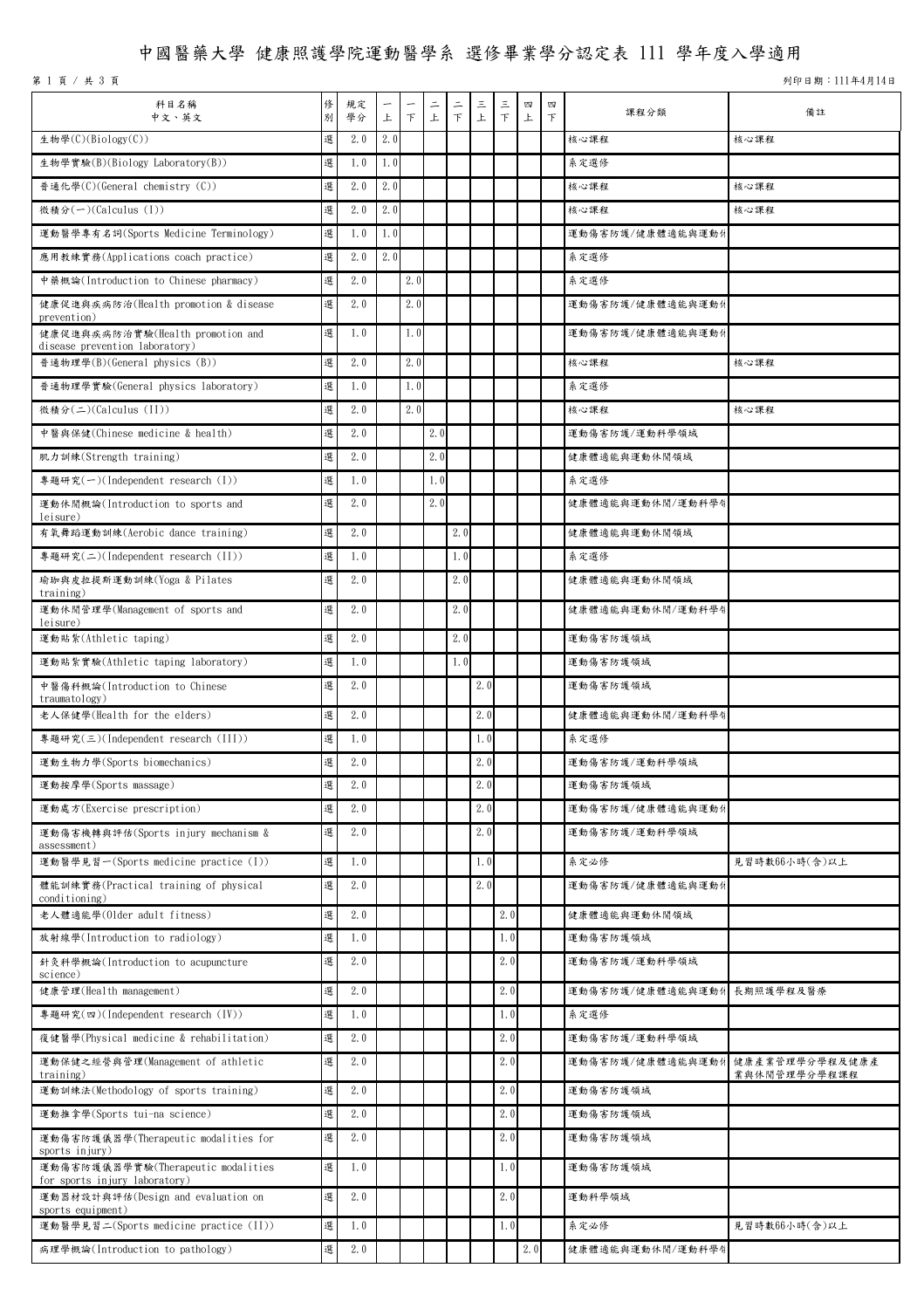### 中國醫藥大學 健康照護學院運動醫學系 選修畢業學分認定表 111 學年度入學適用

第 2 頁 / 共 3 頁

科目名稱 |科目名稱||<br>|中文、英文 ||<br>||アメリカ||アメリカ||アメリカ| 別 規定學分 <sup>一</sup>  $\mathbf{F}$ 一 下 二 上 二 下 三 上 三 下 四 上 四 下 課程分類 まんじょう おおし 備註 高齡運動與健康(Exercise and Health for the elders) 選 2.0 | | | | | | | | | | | | | 系定選修 健康體適能學實習(一)(Practice in health physical fitness(I)) 選 3.0 | | | | | 3.0 健康體適能與運動休閒領域(實習) 實習時數200小時(含)以上 運動防護學實習(一)(Practice in sports injury prevention (I)) 選 3.0 | | | | | | 3.0 運動傷害防護領域(實習) | 實習時數200小時(含)以上 運動科學實習(一)(Practice in exercise science (I)) 選 3.0 1 3.0 3.0 運動科學領域(實習) 實習時數200小時(含)以上 運動產業實習一(Practice in sports industry(I)) 選 3.0 3.0 運動傷害防護/健康體適能與運動休閒領域 實習時數200小時(含)以上 醫院實習(Clinical internship) 選 | 2.0 | | | | | | | | | | | | 名應 | 系定選修 | | | | | 實習時數200小時(含)以上 健康體適能學實習(二)(Practice in health physical fitness(II)) 選 3.0 | | | | | | 3.0 健康體適能與運動休閒領域(實習) 實習時數200小時(含)以上 國際運動醫學實習(International practice in sports medicine) 選 2.0 2.0 2.0 2.0 系定選修 する この 賞習時數156小時(含)以上 運動防護學實習(二)(Practice in sports injury prevention (II)) 選 3.0 3.0 3.0 運動傷害防護領域(實習) 實習時數200小時(含)以上 運動科學實習(二)(Practice in exercise science (II)) 選 3.0 | | | | | | | 3.0 運動科學領域(實習) | 實習時數200小時(含)以上 運動產業實習二(Practice in sports industry(II)) 選 3.0 ↓ ↓ ↓ ↓ ↓ 3.0 運動傷害防護/健康體適能與運動化 實習時數200小時(含)以上 應用運動生理學(Applied exercise physiology) 選 2.0 2.0 2.0 2.0 2.0 2.0 運動科學領域 全英文授課971105校課程會議通 過 運動科學領域 應用競技運動心理學(Applied sport psychology) 選 | 2.0 | | | | | | | | | | | 2.0 系定選修 醫院實習(Clinical internship) 選 2.0 2.0 系定選修 實習時數200小時(含)以上 合計 選修 總學分 | | 113.0 | 10.0 | 10.0 7.0 | 10.0 | 16.0 | 22.0 | 18.0 | 20.0

111學年度入學生畢業學分認定表備註:

一、畢業前必須通過英文鑑定,方能畢業。相關規定依本

校「學生英文能力鑑定實施辦法」辦 理。

二、體育課一年級為必修,每學期0學分,不及格不得畢

業。大學部二年級以上為選修,每學期一學分。

三、國防軍事訓練改為選修,每週上課2小時為1學分,成績及 格者,83年次以前同學以每8堂 課折算1日役期(1門課折抵4日 役期, 2門課折抵9日役期, 以此類推)。83年次以後同學每門 課折抵2日訓期。

四、通識教育課程分為正式課程及通識教育活動:

(一)正式課程:必修28學分

1.英文必修4學分

英文課程採分級制,分級以大學指考及學測成績為依據,分級 結果於選課前公告。如達該學系英文畢業檢定標準,經所屬學 系審核通過,得免修英文4學分,相關細則依「中國醫藥大學 英文暨英語聽講必修課程免修學分實施要點」規定辦理。

2.資訊相關課程(2學分)

3.服務學習課程(1學分)

4.通識課程(21學分)

(1)核心通識課程:至少修習10學分,五大類中至少任選三 大類。

A.語文類:國文、英文進階課程及第二外語課程等。

B.人文藝術類:文學藝術類、歷史文明類等。

C.社會科學類:法政類;社會、心理、人類、教育、性別研究 類;管理、經濟類等。

D.自然科學類:基礎科學類;生命科學類;應用科學類;科學 技術類等。

E.運動知能類:如運動心理學、運動生理學、國際賽事分析與 博奕事業、運動與健康的學理探討等學術類課程。如屬該學系 之必選修課程者,將設限不得認列為通識學分。

(2)跨學院通識課程:至少須修習跨學院課程4學分。 (二)通識教育活動:0學分,學生須於在學期間參與至 少16小時通識教育中心所認定之演講與校內外所舉辦之展演活 動;成績以通過/不通過計分。相關細則依「通識教育活動實 施要點」規定辦理。

五、服務學習時數:需修習通識必修1學分(可認列18小時服 務學習課程)(醫學系、中醫學系另於下學期開設系上必 修1學分)之服務學習課程,以及6小時志願服務基礎教育訓

### 校內注意事項 おおもの こうきょう こうしょう こうこう 運動醫學系注意事項

列印日期:111年4月14日

一、教育目標:(1) 強化學生多元專業與技能。(2) 培養主動 學習的能力。(3) 訓練運動與健康相關領域的人才 , 使其具 有正確運動傷害防護及治療知識。

二、111學年度入學新生實施,本系4年制,最低畢業學分 為128學分,含通識28學分、必修50學分、選修50分(每位學生 除必修課程外,必須就本系三大發展方向運動傷害防護領 域、健康體適與運動休閒領域、運動科學領域,至少修習一個 領域的選修課程)。畢業前需完成核心課程10學分。 三、須具初級救護技術員EMT1(Emergency Medical

Technician 1)或中華民國紅十字會急救員或台灣運動傷害防 護學會運動急救證。

四、本學分表做為畢業學分認定之依據。